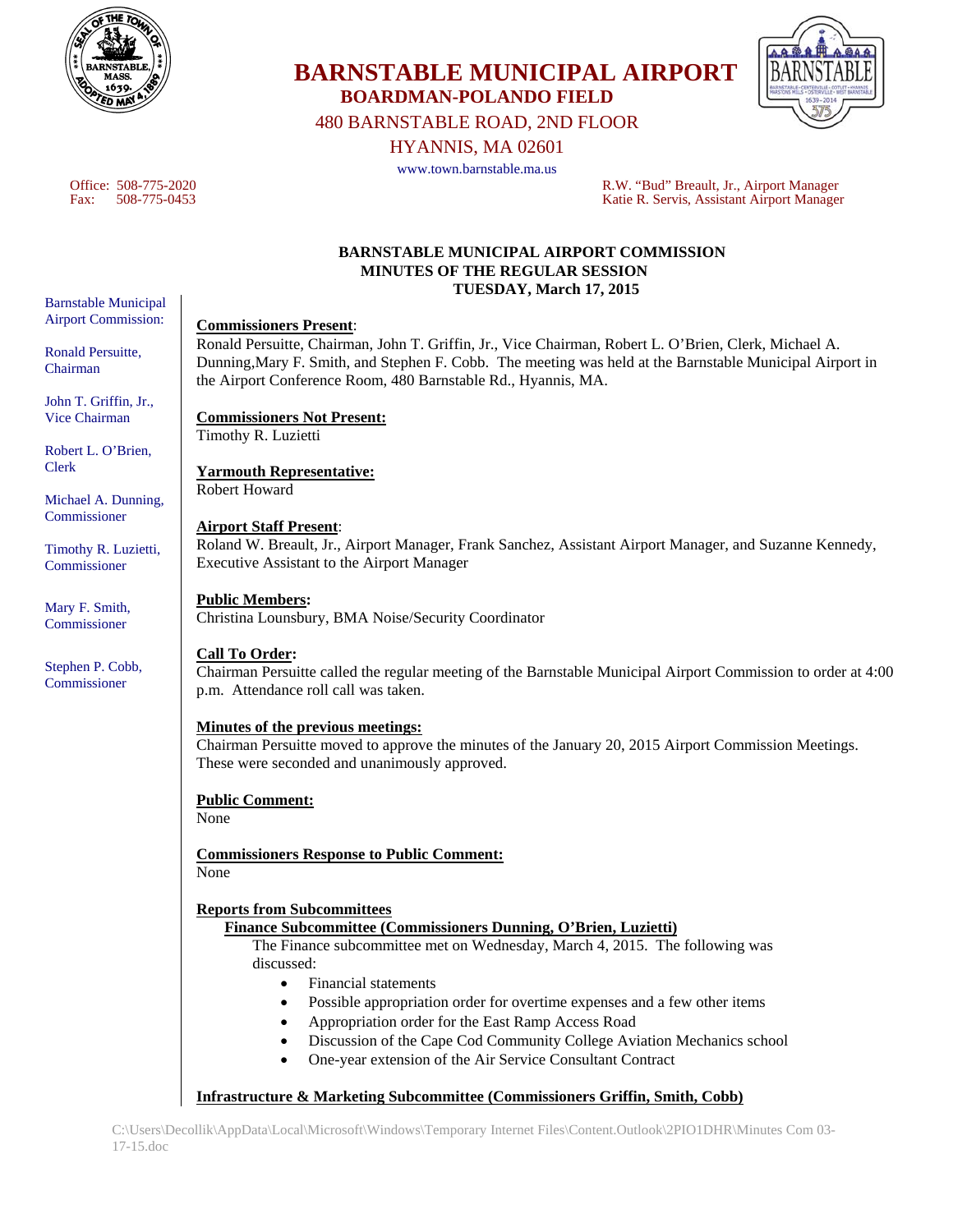The Infrastructure & Marketing subcommittee met on Wednesday, March 4, 2015. The following was discussed:

- Dan Fortnam gave a marketing overview
- Applying for a SCASD Grant
- The interconnection for the Solar Array was to have been done on March 17, 2015
- Taxiway Alpha Project has been completed except for the deicing pad training
- The NStar Cable project was to be pulled in March or April
- The DPW Water Department pipe relining project will commence in the spring
- Fuel Farm Design & Construction Project bid process
- Designer Selection RFP in not complete
- East Ramp Access Road Project funding request was approved and forwarded to the BMAC
- Development Agreement Update is before the Cape Cod Commission

#### **Old Business:**

### **BMA0914-04 – Review Revised Draft BMA Jet Fuel Volume Discount Program**

This agenda item was tabled.

# **BMA0215-02 –Approval of the Appropriation and Transfer 2015XXX for construction of a 1,200 foot paved access road, 60 vehicle paved parking lot, and 1,200 foot security fence on the east side of airport to provide access to the new Cape Cod Community College Aviation Airframe and Power Plant School, in the amount of \$ 372,000.00**

**MOTION:** to approve the Appropriation and Transfer Order 2015XXX for construction of a 1,200 foot paved access road, 60 vehicle paved parking lot, and 1,200 foot security fence on the east side of airport to provide access to the new Cape Cod Community College Aviation Airframe and Power Plant School, in the amount of \$372,000.00. **SPONSOR:** Finance Subcommittee **(May be acted upon)** 

This agenda item was moved and read by Commissioner O'Brien, and seconded. This appropriation order is for additional funding above the original \$448,000. A copy of the appropriation order is in the Commissioner's folders for review. The total revised cost is \$820,000. This additional funding should complete the project. 80% of the road cost and 100% of the fence cost should be reimbursed with ASMP grant funding. Staff is hoping to complete the project before September 2015. The school, through DCAM (Division of Capital Asset Management), is currently in negotiation with the hangar owners and once an agreement is made; they will be able to move forward. The airport needs to continue to move forward accordingly; but if the school's negotiations fail, then the airport will not proceed with the full project.

This agenda item was unanimously approved by verbal vote.

#### **New Business:**

#### **BMA0315-01 – Approval of the one year extension to the Air Service Development Contract with Dan Fortnam**

**MOTION** to approve Amendment No. 1 to the Air Service Development contract with Dan Fortnam effective January 20, 2015 for a period of one year in the amount of \$44,500.00. **SPONSOR:** Infrastructure & Marketing Subcommittee **(May be acted upon)** 

This agenda item was moved and read by Commissioner Dunning, and seconded. Commissioner O'Brien commented that he thought there should be a proviso added as this is the second year of the contract and the airport needs to see some results. Manager Breault mentioned that Mr. Fortnam is working on the SCASD (Small Community Air Service Development) grant application. The airport met with the chamber yesterday to obtain their support and they think that the airport has a very good chance at receiving a grant. This is used as an incentive to air carriers to provide service from the airport; and guarantees them a minimum amount of revenue to offset their potential loss. Hopefully that would never happen. The grant needs to be complete and submitted within a month or so after the RFP is posted. This is a public/private partnership; the Chamber will prepare the application with Mr. Fortnam, and then it will be reviewed by the Commission prior to being submitted. Commissioner Cobb mentioned the prohibitive length of the runway for extended air service. A time will be scheduled in a subsequent meeting for Mr. Fortnam to give his full "pitch" presentation that he gives to the air carriers. Mr. Cobb requested a more specific marketing plan, to include appointments and conferences, be provided to the Commissioners. Chairman Persuitte commented that Mr. Fortnam may not be able to get results within the first year; but his position is a results orientated job, and the Commission has not seen any feedback yet. This agenda item was revised to include language that the contract would be for a one year period, with a six month proviso that the Commission would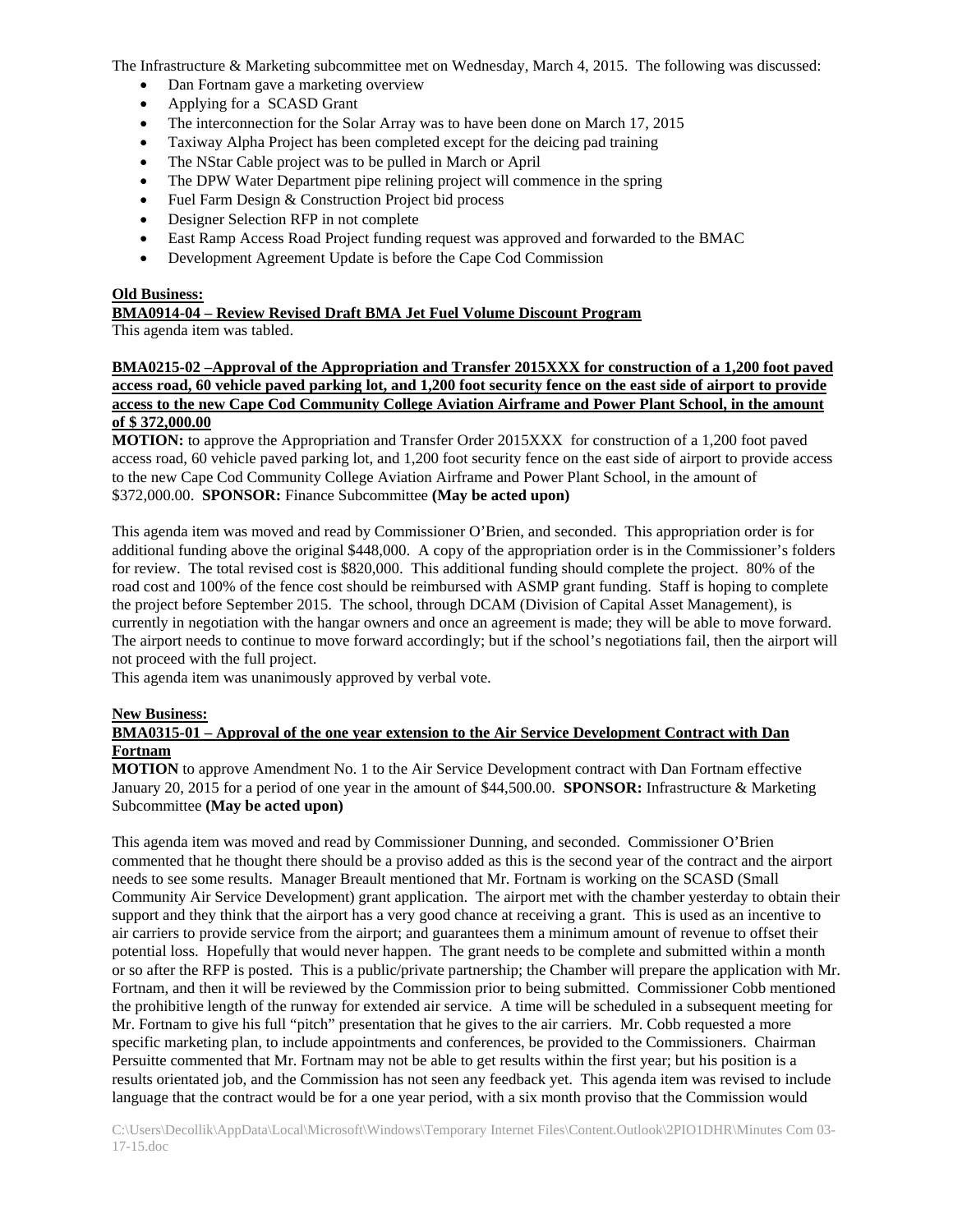receive positive results prior to continuing with the remaining six months. Manager Breault will make the language changes to the contract. This revised agenda item was unanimously approved by verbal vote.

# **BMA0315-02 – Approval of Safety Markings Inc. Bid Acceptance for the Pavement Marking Project in the amount of \$49,455.00**

**MOTION:** to approve Safety Markings Inc. Bid Acceptance for the Pavement Marking Project at the Barnstable Municipal Airport in the amount of \$49,455.00. **SPONSOR:** Finance Subcommittee **(May be acted upon)** 

This agenda item was moved and read by Commissioner Cobb, and seconded. Manager Breault stated that seven bids were received with Safety Markings. Inc. being the approved low bidder. The high bid was \$175,125. Staff has worked with this company before, and they are a good company to work with. This agenda item was unanimously approved by verbal vote.

#### **Yarmouth Representative's Comments:**

Robert Howard addressed the board from the front of the room. He came to the position of Yarmouth Liaison in 2003 and stated that he would be constructive and not destructive. Commissioner Dunning was the Chairman at the time; and the past twelve years have gone by fast. He stated that he could not thank the Commission and Ms. Lounsbury enough for all of the hard work during some of the rough times with people from the Town of Yarmouth. He thoroughly enjoyed doing what he did. He talked about a recent meeting with a constituent from Yarmouth that was complaining about noise, and the extra effort that Airport staff took to meet and discuss the issues, as well as previous situations. He stated that the staff here has run one hell of an airport, and have always done a good job educating people about the noise issues. He thanked many prior Commission members and staff, and wished everyone well.

Chairman Persuitte commented that the Commission would miss his even-tempered direct manner. He has represented the Town of Yarmouth extremely well. He thanked Mr. Howard and wished him good luck and presented him with a certificate of appreciation for all of his hard work.

Commissioner Dunning reminded everyone of the times when the commission meetings would take up to two hours due to the lengthy criticism of the noise complainers. When Mr. Howard came on board, he funneled the opposition through himself and within months 99% of the complaints were dissipated.

### **Airport Manager's Report:**

- Manager Breault announced that he had received a VISI Art Award for recognition for promoting visual arts with the students. Suzanne Kennedy had started working with the schools well before his becoming manager and the airport has supported this for many years. This award really is for everyone who contributes toward working with the local students and art educators.
- The Solar System is scheduled for interconnectivity the end of March. A ribbon cutting ceremony is being scheduled for April 22, 2015 which is Earth Day. Updated financial information is being obtained and he will be meeting with the Finance Director later this week to determine how the funds will be distributed. Manager Breault will be putting together a fact sheet with all of the figures. It will take about a year for the flow of revenue to affect the budget as the proceeds from the Solar array will be paid to the Airport in check form, not by direct reduction to the usage invoices.
- The FY2016 annual budget is almost complete and will be presented to the Commission at next month's meeting. The annual budget will be approximately \$7.6 million.
- The MassDOT Economic Analysis for Airports brochure and update is included in the commissioner's folders which was completed in December 2014. The airport total output is over 2100 jobs, payroll is over \$88 million and the output is \$208 million. He has always said that the airport is an economic engine for the region, and this proved it. This will eventually be available on the MassDOT website.
- The Town would like to take photos of all of the Commissioners at next month's meeting to update the Town of Barnstable website.
- He is actively working with the US Contract Tower Association and the AAAE with regard to supporting the FAA Reauthorization Bill which will include language that will allow an increase to the PFC rates and also to get Congressional support for contract towers.
- The movie production "Year by the Sea" will be filming on the Cape from April 8 through May 1, 2015. They will be filming at the airport using one of our vacant ticket counters for a scene in the movie. The movie is based upon a book by a Cape author.